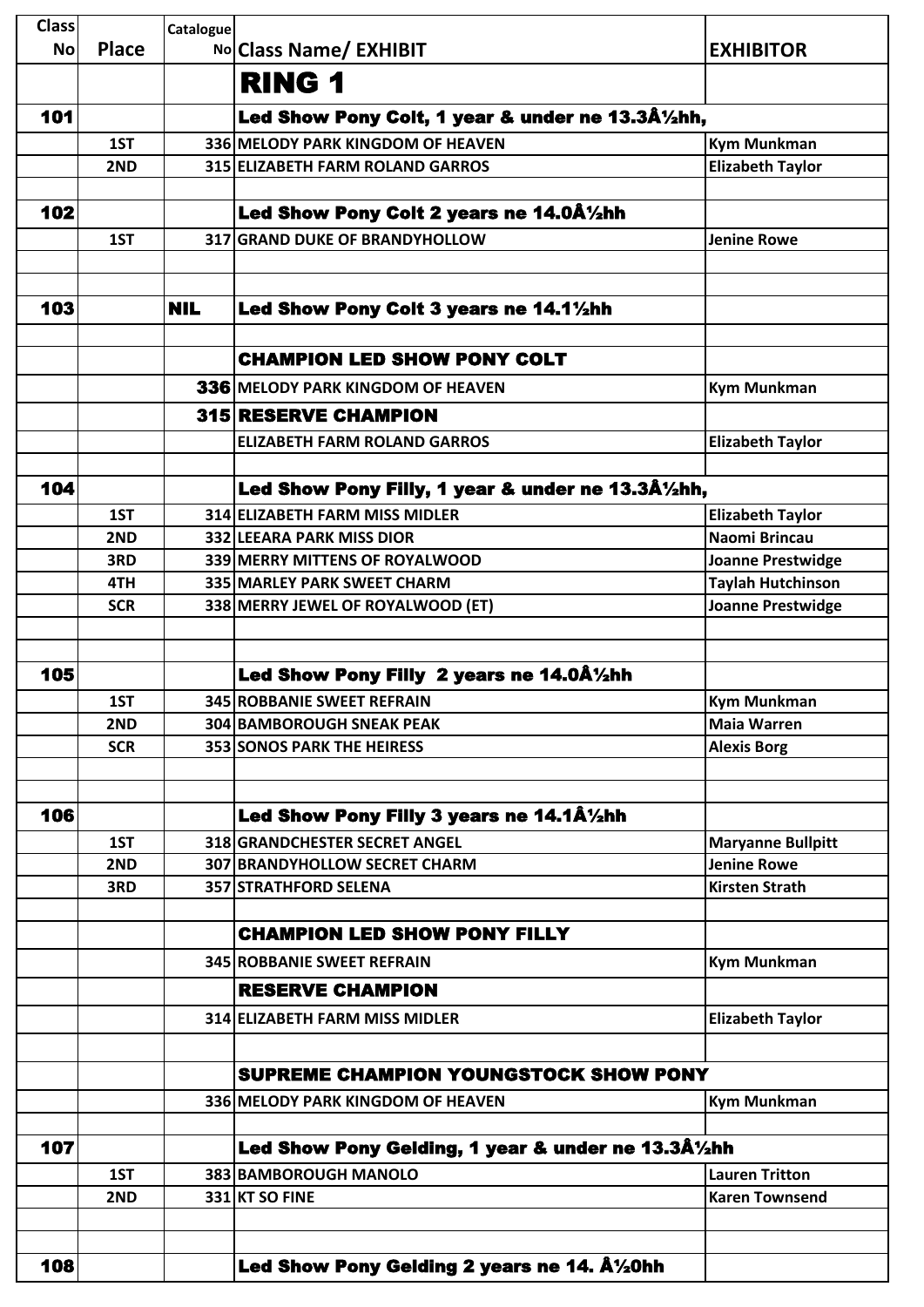|     | 1ST        |            | <b>327 KIABE BRAHMS</b>                                    | <b>Annabelle Giles</b>                        |
|-----|------------|------------|------------------------------------------------------------|-----------------------------------------------|
|     | 2ND        |            | <b>356 STRATHFORD LISINSKI</b>                             | <b>Kirsten Strath</b>                         |
|     |            |            |                                                            |                                               |
|     |            |            |                                                            |                                               |
|     |            |            |                                                            |                                               |
| 109 |            |            | Led Show Pony Gelding, 3 years ne 14.1Å%hh                 |                                               |
|     | <b>SCR</b> |            | 303 BAMBOROUGH AMERICAN IDOL                               | <b>Luke Millington</b>                        |
|     |            |            |                                                            |                                               |
|     |            |            | <b>CHAMPION LED YOUNGSTOCK SHOW PONY GELDING</b>           |                                               |
|     |            |            | 383 BAMBOROUGH MANOLO                                      | <b>Lauren Tritton</b>                         |
|     |            |            | <b>RESERVE CHAMPION</b>                                    |                                               |
|     |            |            | <b>327 KIABE BRAHMS</b>                                    | <b>Annabelle Giles</b>                        |
|     |            |            |                                                            |                                               |
| 110 |            | <b>NIL</b> | Led Show Pony Stallion ne 12.2 hh                          |                                               |
|     |            |            |                                                            |                                               |
|     |            |            |                                                            |                                               |
|     |            |            |                                                            |                                               |
| 111 |            |            | <b>Led Show Pony Stallion</b><br>over 12.2hh and ne 13.2hh |                                               |
|     | 1ST        |            | 349 ROTHERWOOD SPRING PARADE                               |                                               |
|     | 2ND        |            | 347 ROSEDALE ETON                                          | <b>Alison Doyle</b><br><b>Amanda Jefferys</b> |
|     |            |            |                                                            |                                               |
|     |            |            |                                                            |                                               |
| 112 |            | <b>NIL</b> | Led Show Pony Stallion over 13.2hh ne 14.2hh               |                                               |
|     |            |            |                                                            |                                               |
|     |            |            |                                                            |                                               |
|     |            |            | <b>CHAMPION LED SHOW PONY STALLION</b>                     |                                               |
|     |            |            | 349 ROTHERWOOD SPRING PARADE                               | <b>Alison Doyle</b>                           |
|     |            |            | <b>RESERVE CHAMPION</b>                                    |                                               |
|     |            |            | <b>347 ROSEDALE ETON</b>                                   | <b>Amanda Jefferys</b>                        |
|     |            |            |                                                            |                                               |
| 113 |            |            | <b>Led Show Pony Mare, ne 12.2hh</b>                       |                                               |
|     | 1ST        |            | 306 BRANDY HOLLOW MERRY MONARCH                            | <b>Tia Rose Mckenzie</b>                      |
|     | 2ND        |            | 379 SWANREACH FLIRTATIOUS                                  | <b>Kiri Jenkins</b>                           |
|     |            |            |                                                            |                                               |
|     |            |            |                                                            |                                               |
| 114 |            |            | Led Show Pony Mare, over 12.2hh and ne 13.2hh              |                                               |
|     | 1ST        |            | <b>326 KIABE BIANCA</b>                                    | <b>Katie Harms</b>                            |
|     | <b>SCR</b> |            | 340 MIRINDA DO-RE-MI                                       | <b>Michael Christie</b>                       |
|     |            |            |                                                            |                                               |
|     |            |            |                                                            |                                               |
| 115 |            |            | Led Show Pony Mare, over 13.2hh and ne 14.2hh              |                                               |
|     | 1ST        |            | <b>301 ALLAMBIE PARK FINESSE</b>                           | <b>Ashley Gray</b>                            |
|     | 2ND        |            | <b>344 RATHOWEN SUDDENLY A STAR</b>                        | <b>Kirsten Strath</b>                         |
|     | 3RD        |            | <b>350 ROYAL OAK SPRING AFFAIR</b>                         | <b>Sandra James</b>                           |
|     | 4TH        |            | 328 KOLBEACH JEMIMA                                        | Joanne Stewart                                |
|     | <b>SCR</b> |            | <b>359 THORNE PARK MAYBELLINE</b>                          | <b>Kyah Dema</b>                              |
|     |            |            |                                                            |                                               |
|     |            |            |                                                            |                                               |
|     |            |            |                                                            |                                               |
| 116 |            |            | <b>Led Show Pony Broodmare</b>                             |                                               |
|     | 1ST        |            | 343 RATHOWEN ROYAL PARADE                                  | <b>Alexis Borg</b>                            |
|     | <b>SCR</b> |            | 355 STRATHFORD BEL CANTO                                   | <b>Kirsten Strath</b>                         |
|     |            |            |                                                            |                                               |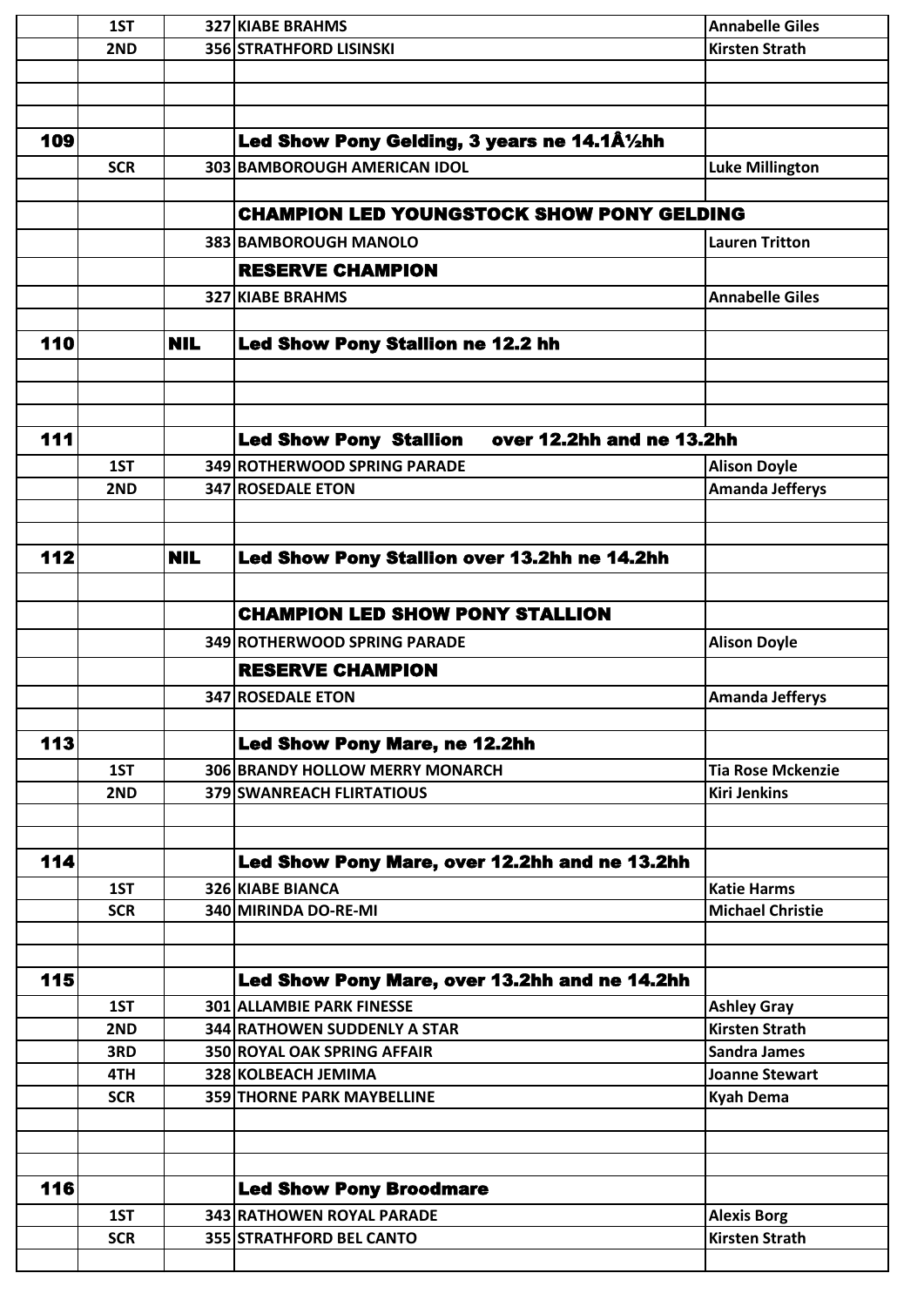|     |     |            | <b>CHAMPION LED SHOW PONY MARE</b>                               |                                           |
|-----|-----|------------|------------------------------------------------------------------|-------------------------------------------|
|     |     |            | <b>301 ALLAMBIE PARK FINESSE</b>                                 | <b>Ashley Gray</b>                        |
|     |     |            | <b>RESERVE CHAMPION</b>                                          |                                           |
|     |     |            | 306 BRANDY HOLLOW MERRY MONARCH                                  | <b>Tia Rose Mckenzie</b>                  |
|     |     |            |                                                                  |                                           |
|     |     |            |                                                                  |                                           |
|     |     |            | <b>SUPREME CHAMPION LED SHOW PONY</b>                            |                                           |
|     |     |            | 349 ROTHERWOOD SPRING PARADE                                     | <b>Alison Doyle</b>                       |
|     |     |            |                                                                  |                                           |
|     |     |            |                                                                  |                                           |
| 117 |     | <b>NIL</b> | Led Show Pony Gelding ne 12.2 hh                                 |                                           |
|     |     |            |                                                                  |                                           |
| 118 |     |            | Led Show Pony Gelding, over 12.2hh and ne 13.2hh                 |                                           |
|     | 1ST |            | 319 HARRINGTON PARK BUDDAH                                       | <b>Shane Walker</b>                       |
|     | 2ND |            | <b>334 MANDALEY SILK ROAD</b>                                    | <b>Chelsea Morelli</b>                    |
|     | 3RD |            | 333 MANDALEY A TOUCH OF SILK                                     | <b>Melanie Skinner</b>                    |
|     | 4TH |            | <b>313 DEANHILLS ANIMATION</b>                                   | <b>Wynter Grace Schultz</b>               |
|     |     |            | 309 CARLINGFORD PARK SHOW N TELL                                 | <b>Roseanne Bowerman</b>                  |
|     |     |            | 310 CARLINGFORD PARK STREET WISE                                 | <b>Liz Gregory</b>                        |
|     |     |            | 337 MERRIVALE PARK ROYAL ENCORE                                  | <b>Hans Hermens</b>                       |
|     |     |            | <b>360 WHITEHILL MEDICINE MAN</b>                                | <b>Kevin Walker</b>                       |
|     |     |            |                                                                  |                                           |
|     |     |            |                                                                  |                                           |
| 119 |     |            |                                                                  |                                           |
|     |     |            | Led Show Pony Gelding, over 13.2hh and ne14.2hh                  |                                           |
|     | 1ST |            | <b>346 ROSEDALE DARLINGTON</b>                                   | <b>Tia Rose Mckenzie</b>                  |
|     | 2ND |            | <b>312 DAISY PATCH ENGLISH AFFAIR</b>                            | <b>Liz Gregory</b>                        |
|     | 3RD |            | <b>341 PICKWICK PARK MR DARCY</b>                                | <b>Elsie Rieger</b>                       |
|     |     |            |                                                                  |                                           |
|     |     |            | <b>CHAMPION LED SHOW PONY GELDING</b>                            |                                           |
|     |     |            | <b>319 HARRINGTON PARK BUDDAH</b>                                | <b>Shane Walker</b>                       |
|     |     |            |                                                                  |                                           |
|     |     |            | <b>RESERVE CHAMPION</b>                                          |                                           |
|     |     |            | <b>346 ROSEDALE DARLINGTON</b>                                   | <b>Tia Rose Mckenzie</b>                  |
| 120 |     |            | <b>Breeders Group - 2 Ponies bred by the same stud</b>           |                                           |
|     |     |            |                                                                  |                                           |
|     |     |            | 307 BRANDYHOLLOW SECRET CHARM                                    | <b>Jenine Rowe</b>                        |
|     | 2ND |            | 317 GRAND DUKE OF BRANDYHOLLOW<br><b>324 KENT LODGE FANCYCAT</b> | <b>Jenine Rowe</b><br><b>Jane Gardner</b> |
|     | 2ND |            | <b>325 KENT LODGE TOMCAT</b>                                     | <b>Jane Gardner</b>                       |
|     |     |            | <b>353 SONOS PARK THE HEIRESS</b>                                | <b>Alexis Borg</b>                        |
|     |     |            | <b>354 SONOS PARK TIMELESS ENCORE</b>                            | <b>Alexis Borg</b>                        |
|     | 1ST |            | 333 MANDALEY A TOUCH OF SILK                                     | <b>Melanie Skinner</b>                    |
|     | 1ST |            | <b>334 MANDALEY SILK ROAD</b>                                    | <b>Chelsea Morelli</b>                    |
|     |     |            |                                                                  |                                           |
|     |     |            |                                                                  |                                           |
| 121 |     |            | <b>Exhibitors Group - 2 ponies owned by the exhibitor</b>        |                                           |
|     |     |            | 313 DEANHILLS ANIMATION                                          | <b>Wynter Grace Schultz</b>               |
|     |     |            | <b>358 THERESA PARK BONNACORD</b>                                | <b>Jane Nelson</b>                        |
|     | 1ST |            | <b>324 KENT LODGE FANCYCAT</b>                                   | <b>Jane Gardner</b>                       |
|     | 1ST |            | 325 KENT LODGE TOMCAT                                            | <b>Jane Gardner</b>                       |
|     |     |            |                                                                  |                                           |
|     |     |            |                                                                  |                                           |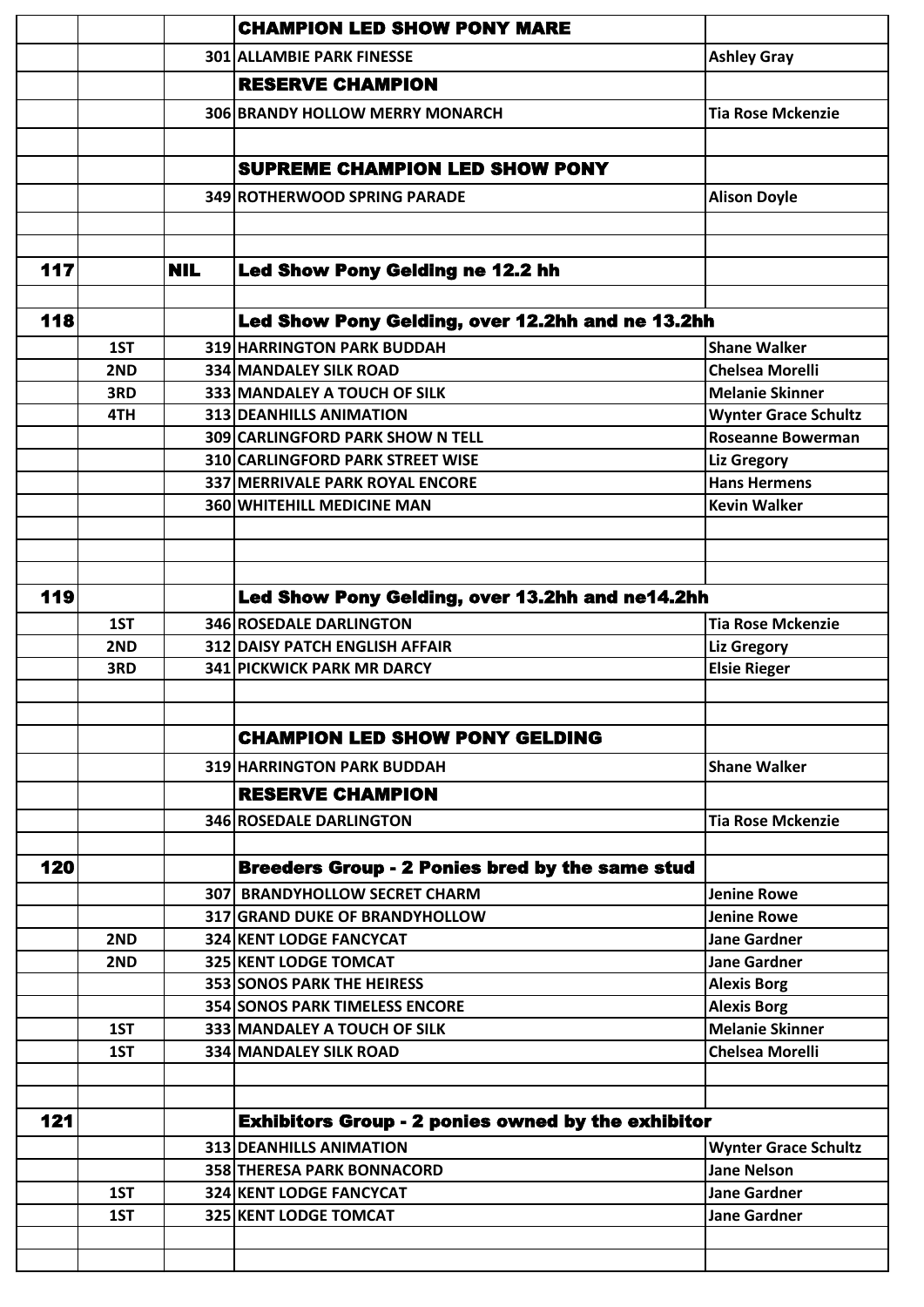| 122 |            |            | Progeny Group - 2 ponies both from one registered Sire or Dam |                            |
|-----|------------|------------|---------------------------------------------------------------|----------------------------|
|     |            |            | 307 BRANDYHOLLOW SECRET CHARM                                 | <b>Jenine Rowe</b>         |
|     |            |            | <b>317 GRAND DUKE OF BRANDYHOLLOW</b>                         | <b>Jenine Rowe</b>         |
|     | 1ST        |            | <b>324 KENT LODGE FANCYCAT</b>                                | <b>Jane Gardner</b>        |
|     | 1ST        |            | 325 KENT LODGE TOMCAT                                         | <b>Jane Gardner</b>        |
|     |            |            |                                                               |                            |
|     |            |            |                                                               |                            |
| 123 |            | <b>NIL</b> | Led RPSBS Overheight Show Hack Colt 3 years & under           |                            |
|     |            |            |                                                               |                            |
|     |            |            |                                                               |                            |
|     |            |            |                                                               |                            |
| 124 |            | <b>NIL</b> | Led RPSBS Overheight Show Hack Stallion 4 years & over        |                            |
|     |            |            |                                                               |                            |
| 125 |            |            | Led RPSBS Show Hack Youngstock Overheight Mare / Gelding      |                            |
|     | 1ST        |            | <b>324 KENT LODGE FANCYCAT</b>                                | <b>Jane Gardner</b>        |
|     | 2ND        |            | <b>325 KENT LODGE TOMCAT</b>                                  | <b>Jane Gardner</b>        |
|     | <b>SCR</b> |            | 323 KARMA PARK TOM COLLINS                                    | <b>Paige Richards</b>      |
|     |            |            |                                                               |                            |
| 126 |            |            | Led RPSBS Show Hack Mare /Gelding over 14.2hh and ne 15hh     |                            |
|     | 1ST        |            | <b>354 SONOS PARK TIMELESS ENCORE</b>                         | <b>Alexis Borg</b>         |
|     | 2ND        |            | <b>320 HEADLEY PARK BLACK LABEL</b>                           | <b>Matthew Snell</b>       |
|     | <b>SCR</b> |            | 321 HEADLEY PARK YULETIDE                                     | <b>Michael Christie</b>    |
|     |            |            |                                                               |                            |
|     |            |            |                                                               |                            |
| 127 |            |            | <b>Led RPSBS Show Hack Mare or Gelding -over 15hh</b>         |                            |
|     | 1ST        |            | 352 ROYALWOOD WEST END                                        | <b>Joanne Prestwidge</b>   |
|     |            |            |                                                               |                            |
|     |            |            | <b>CHAMPION LED OVERHEIGHT SHOW HACK</b>                      |                            |
|     |            |            | 352 ROYALWOOD WEST END                                        | <b>Joanne Prestwidge</b>   |
|     |            |            | <b>RESERVE CHAMPION</b>                                       |                            |
|     |            |            | <b>354 SONOS PARK TIMELESS ENCORE</b>                         | <b>Alexis Borg</b>         |
|     |            |            |                                                               |                            |
| 128 |            |            | <b>Rider 12 years and under 15 years</b>                      |                            |
|     | 1ST        |            | 362 Anneliese Hughes                                          | <b>Anneliese Hughes</b>    |
|     | 2ND        |            | 363 Shane Walker                                              | <b>Shane Walker</b>        |
|     | 3RD        |            | 364 Holly Balfour Brown                                       | <b>Holly Balfour Brown</b> |
|     | <b>SCR</b> |            | 365 Tia Rose Mckenzie                                         | <b>Tia Rose Mckenzie</b>   |
|     | <b>SCR</b> |            | 377 Georgia Currall                                           | <b>Georgia Currall</b>     |
|     |            |            |                                                               |                            |
|     |            |            |                                                               |                            |
| 129 |            |            | <b>Rider 15 years and under 18 years</b>                      |                            |
|     | 1ST        |            | 366 Codi Hardiman                                             | Codi Hardiman              |
|     | 2ND        |            | 382 Mia Skinner                                               | <b>Mia Skinner</b>         |
|     | 3RD        |            | 367 Sara De Mouilpied                                         | <b>Sara De Mouilpied</b>   |
|     |            |            | 368 Kyah Dema                                                 | <b>Kyah Dema</b>           |
|     |            |            | 380 Mila Caska                                                | <b>Mila Caska</b>          |
|     |            |            |                                                               |                            |
|     |            |            |                                                               |                            |
|     |            |            | <b>CHAMPION SENIOR RIDER</b>                                  |                            |
|     |            |            | 366 Codi Hardiman                                             | Codi Hardiman              |
|     |            |            | <b>RESERVE CHAMPION SENIOR RIDER</b>                          |                            |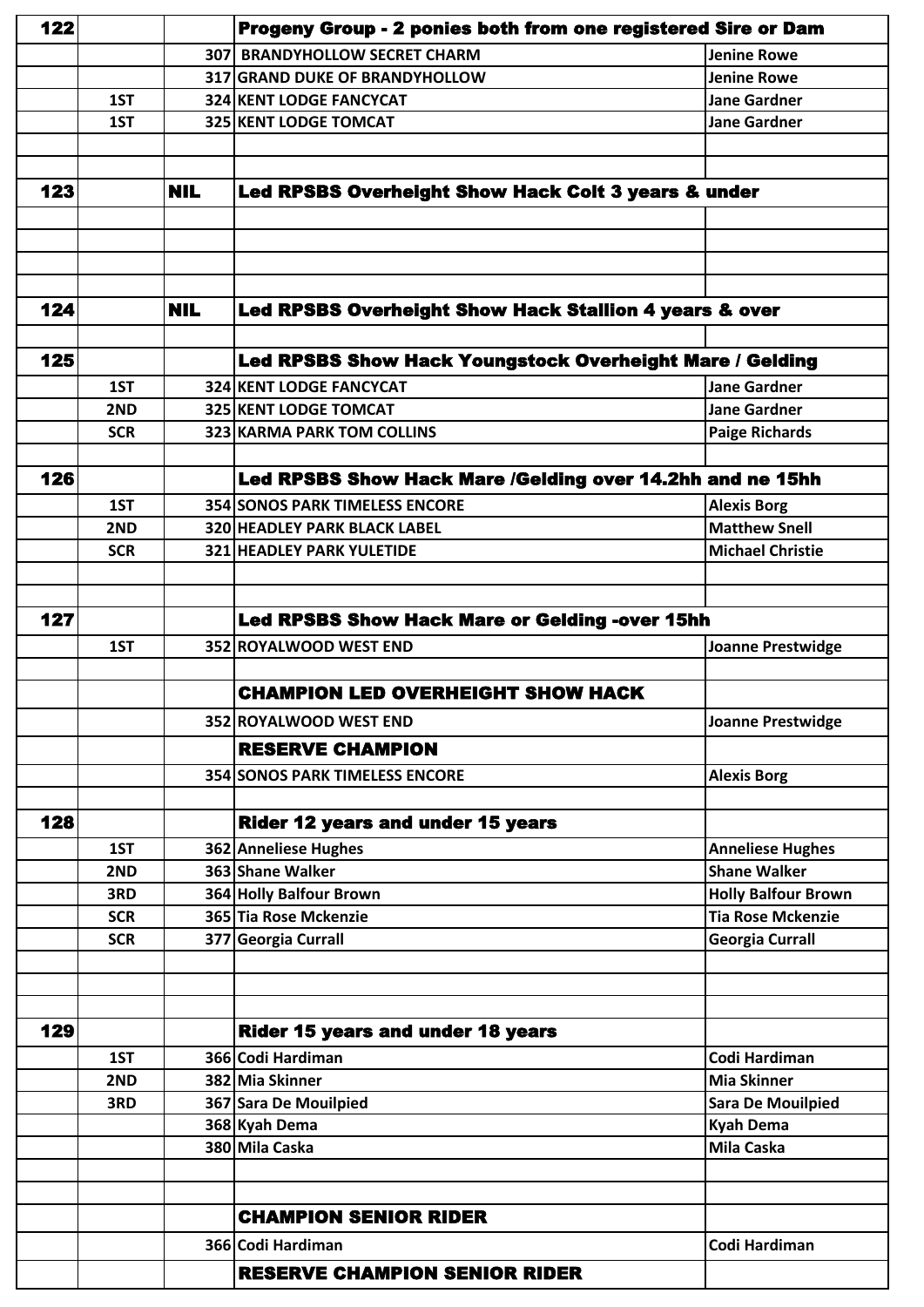|     |            |            | 362 Anneliese Hughes                                       | <b>Anneliese Hughes</b> |
|-----|------------|------------|------------------------------------------------------------|-------------------------|
|     |            |            |                                                            |                         |
| 130 |            |            | Rider 18 years & under 21 years                            |                         |
|     | <b>SCR</b> |            | 378 Kasey Currall                                          | <b>Kasey Currall</b>    |
|     |            |            |                                                            |                         |
|     |            |            |                                                            |                         |
| 131 |            |            | <b>Rider 21 years &amp; over</b>                           |                         |
|     | 1ST        |            | 371 Georgia Leva                                           | Georgia Leva            |
|     | <b>SCR</b> |            | 369 Katie Harms                                            | <b>Katie Harms</b>      |
|     | <b>SCR</b> |            | 370 Patricia Bennett                                       | <b>Patricia Bennett</b> |
|     |            |            |                                                            |                         |
|     |            |            | <b>CHAMPION ADULT RIDER</b>                                |                         |
|     |            |            | 371 Georgia Leva                                           | Georgia Leva            |
|     |            |            | <b>RESERVE CHAMPION ADULT RIDER</b>                        |                         |
|     |            |            |                                                            |                         |
|     |            |            |                                                            |                         |
| 132 |            |            | NIL 2018/19 Newcomer Ridden Show Hunter Pony ne 12.2hh     |                         |
|     |            |            |                                                            |                         |
| 133 |            |            |                                                            |                         |
|     |            |            | 2018/19 Newcomer Show Hunter Pony over 12.2hh ne 13.2hh    |                         |
|     | 1ST        |            | 308 CANYON QUASAR                                          | <b>Kirsten Strath</b>   |
|     |            |            |                                                            |                         |
| 134 |            |            | 2018/19 Newcomer Show Hunter Pony 13.2hh and ne 14.2hh     |                         |
|     |            |            |                                                            |                         |
|     | 1ST        |            | <b>316 GENTRY PARK TAKE NOTE</b>                           | <b>Kerry Avramidis</b>  |
|     |            |            |                                                            |                         |
|     |            |            | <b>CHAMPION NEWCOMER SHOW HUNTER PONY</b>                  |                         |
|     |            |            |                                                            |                         |
|     |            |            | <b>316 GENTRY PARK TAKE NOTE</b>                           | <b>Kerry Avramidis</b>  |
|     |            |            | <b>RESERVE CHAMPION</b>                                    |                         |
|     |            |            | 308 CANYON QUASAR                                          | <b>Kirsten Strath</b>   |
|     |            |            |                                                            |                         |
| 135 |            | <b>NIL</b> | <b>Ridden Show Hunter Pony Colt 3 years &amp; under</b>    |                         |
|     |            |            |                                                            |                         |
| 136 |            | <b>NIL</b> | Ridden Show Hunter Pony Stallio 4 years & over             |                         |
|     |            |            |                                                            |                         |
| 137 |            | <b>NIL</b> | Ridden Show Hunter Pony Mare or Gelding, ne 12.0 hh        |                         |
|     |            |            |                                                            |                         |
| 138 |            | <b>NIL</b> | Ridden Show Hunter Pony Mare /Gelding 12.0hh and ne 12.2hh |                         |
|     |            |            |                                                            |                         |
| 139 |            |            | Ridden Show Hunter Pony Mare /Gelding 12.2hh and ne 13.0hh |                         |
|     | 1ST        |            | 308 CANYON QUASAR                                          | <b>Kirsten Strath</b>   |
|     |            |            |                                                            |                         |
|     |            |            |                                                            |                         |
| 140 |            |            | Ridden Show Hunter Pony Mare/Gelding 13.0hh and ne 13.2hh  |                         |
|     | 1ST        |            | 342 POCKET WATCH                                           | <b>Toni Ambrose</b>     |
|     |            |            |                                                            |                         |
|     |            |            |                                                            |                         |
|     |            |            | <b>CHAMPION RIDDEN SHOW HUNTER OVER 12.2 HH NE 13.2HH</b>  |                         |
|     |            |            | 308 CANYON QUASAR                                          | <b>Kirsten Strath</b>   |
|     |            |            | <b>RESERVE CHAMPION</b>                                    |                         |
|     |            |            | 342 POCKET WATCH                                           | <b>Toni Ambrose</b>     |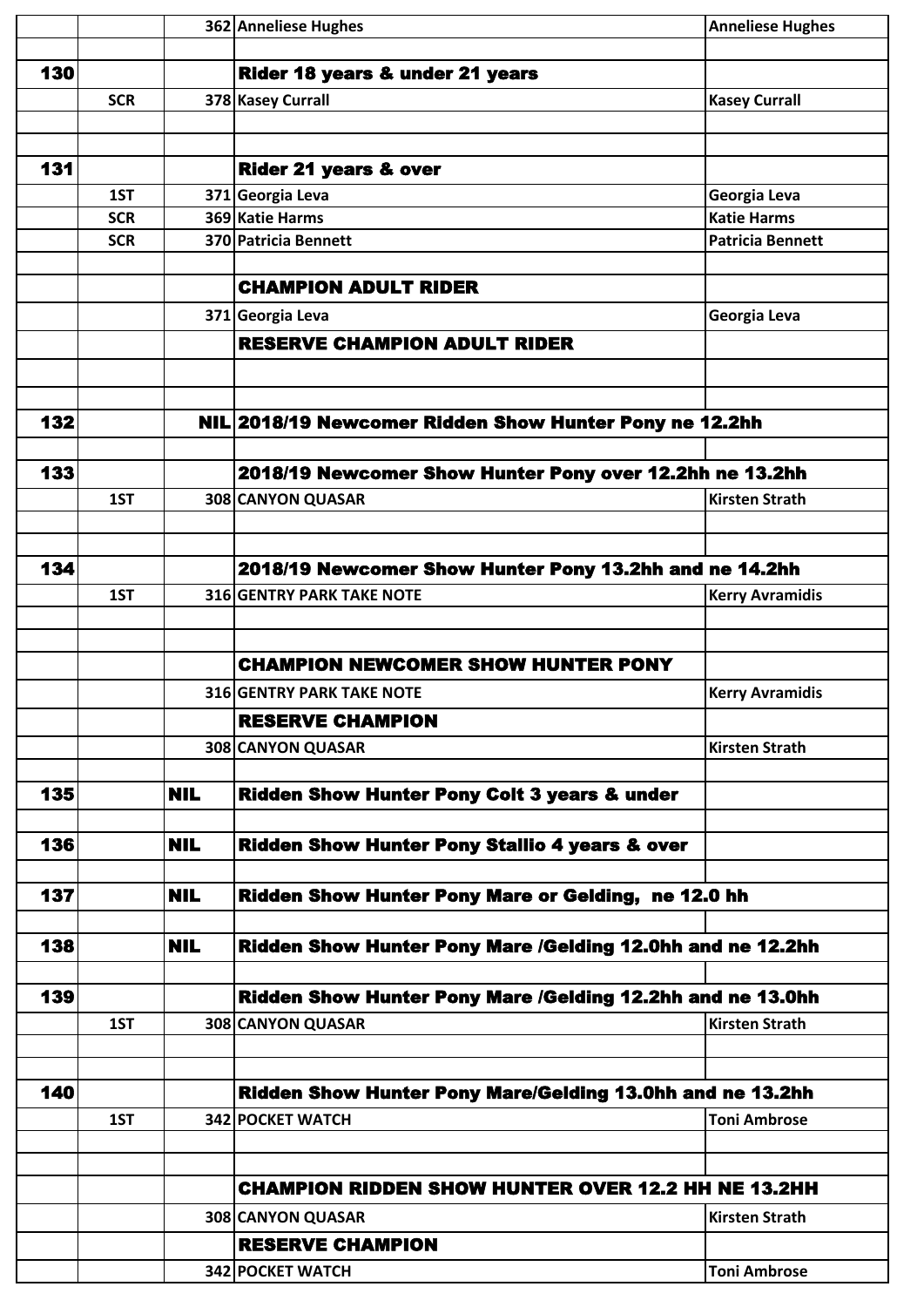| 141 |     | <b>NIL</b> | Ridden Show Hunter PonyMare/Gelding 13.2hh and ne 14.0hh         |                          |  |
|-----|-----|------------|------------------------------------------------------------------|--------------------------|--|
|     |     |            |                                                                  |                          |  |
| 142 |     |            | Ridden Show Hunter PonyMare /Gelding 14hh and ne 14.2hh          |                          |  |
|     | 1ST |            | <b>316 GENTRY PARK TAKE NOTE</b>                                 | <b>Kerry Avramidis</b>   |  |
|     | 2ND |            | <b>311 CORNDALE KISS AND TELL</b>                                | <b>Anneliese Hughes</b>  |  |
|     | 3RD |            | <b>322 IONA PARK OVERTURE</b>                                    | <b>Christy Litton</b>    |  |
|     |     |            |                                                                  |                          |  |
|     |     |            |                                                                  |                          |  |
|     |     |            | <b>CHAMPION RIDDEN SHOW HUNTER OVER 13.2HH NE 14.2HH</b>         |                          |  |
|     |     |            | <b>316 GENTRY PARK TAKE NOTE</b>                                 | <b>Kerry Avramidis</b>   |  |
|     |     |            | <b>RESERVE CHAMPION</b>                                          |                          |  |
|     |     |            | 311 CORNDALE KISS AND TELL                                       | <b>Anneliese Hughes</b>  |  |
|     |     |            |                                                                  |                          |  |
|     |     |            | <b>THE DEBORAH BELL MEMORIAL</b>                                 |                          |  |
|     |     |            | <b>SUPREME RIDDEN SHOW HUNTER PONY</b>                           |                          |  |
|     |     |            |                                                                  |                          |  |
|     |     |            | <b>316 GENTRY PARK TAKE NOTE</b>                                 | <b>Kerry Avramidis</b>   |  |
|     |     |            |                                                                  |                          |  |
| 143 |     | <b>NIL</b> | <b>Childs Ridden Show Hunter Pony ne 12.2 hh</b>                 |                          |  |
|     |     |            |                                                                  |                          |  |
|     |     |            |                                                                  |                          |  |
|     |     |            |                                                                  |                          |  |
| 145 |     |            | <b>Childs Ridden Show Hunter Pony, over 12.2hh and ne 13.2hh</b> |                          |  |
|     | 1ST |            | <b>342 POCKET WATCH</b>                                          | <b>Toni Ambrose</b>      |  |
|     |     |            |                                                                  |                          |  |
|     |     |            |                                                                  |                          |  |
| 146 |     |            | Childs Ridden Show Hunter Pony, over 13.2hh and ne 14.2hh        |                          |  |
|     | 1ST |            | <b>316 GENTRY PARK TAKE NOTE</b>                                 | <b>Kerry Avramidis</b>   |  |
|     | 2ND |            | 311 CORNDALE KISS AND TELL                                       | <b>Anneliese Hughes</b>  |  |
|     |     |            |                                                                  |                          |  |
|     |     |            | <b>CHAMPION RIDDEN CHILDS SHOW HUNTER PONY</b>                   |                          |  |
|     |     |            | <b>316 GENTRY PARK TAKE NOTE</b>                                 | <b>Kerry Avramidis</b>   |  |
|     |     |            | <b>RESERVE CHAMPION</b>                                          |                          |  |
|     |     |            |                                                                  |                          |  |
|     |     |            | <b>311 CORNDALE KISS AND TELL</b>                                | <b>Anneliese Hughes</b>  |  |
|     |     |            |                                                                  |                          |  |
| 147 |     |            | Ridden NSW Bred RPSBS Pony ne 12.2 hh                            |                          |  |
|     | 1ST |            | 379 SWANREACH FLIRTATIOUS                                        | <b>Kiri Jenkins</b>      |  |
|     |     |            |                                                                  |                          |  |
|     |     |            |                                                                  |                          |  |
| 148 |     |            | Ridden NSW Bred RPSBS Pony over 12.2 hh ne 13.2 hh               |                          |  |
|     | 1ST |            | <b>319 HARRINGTON PARK BUDDAH</b>                                | <b>Shane Walker</b>      |  |
|     | 2ND |            | 375 HIGHCROFT COPY CAT                                           | <b>Kylie Douglas</b>     |  |
|     |     |            | 348 ROSTHWAITE ROYAL ONYX                                        | <b>Sara De Mouilpied</b> |  |
|     |     |            | 355 STRATHFORD BEL CANTO                                         | <b>Kirsten Strath</b>    |  |
|     |     |            |                                                                  |                          |  |
| 149 |     |            | Ridden NSW Bred RPSBS Pony over 13.2 hh ne 14.2 hh               |                          |  |
|     | 1ST |            | <b>301 ALLAMBIE PARK FINESSE</b>                                 | <b>Ashley Gray</b>       |  |
|     | 2ND |            | 311 CORNDALE KISS AND TELL                                       | <b>Anneliese Hughes</b>  |  |
|     | 3RD |            | <b>322 IONA PARK OVERTURE</b>                                    | <b>Christy Litton</b>    |  |
|     |     |            | 329 KT FINE DESIGN                                               | <b>Patricia Bennett</b>  |  |